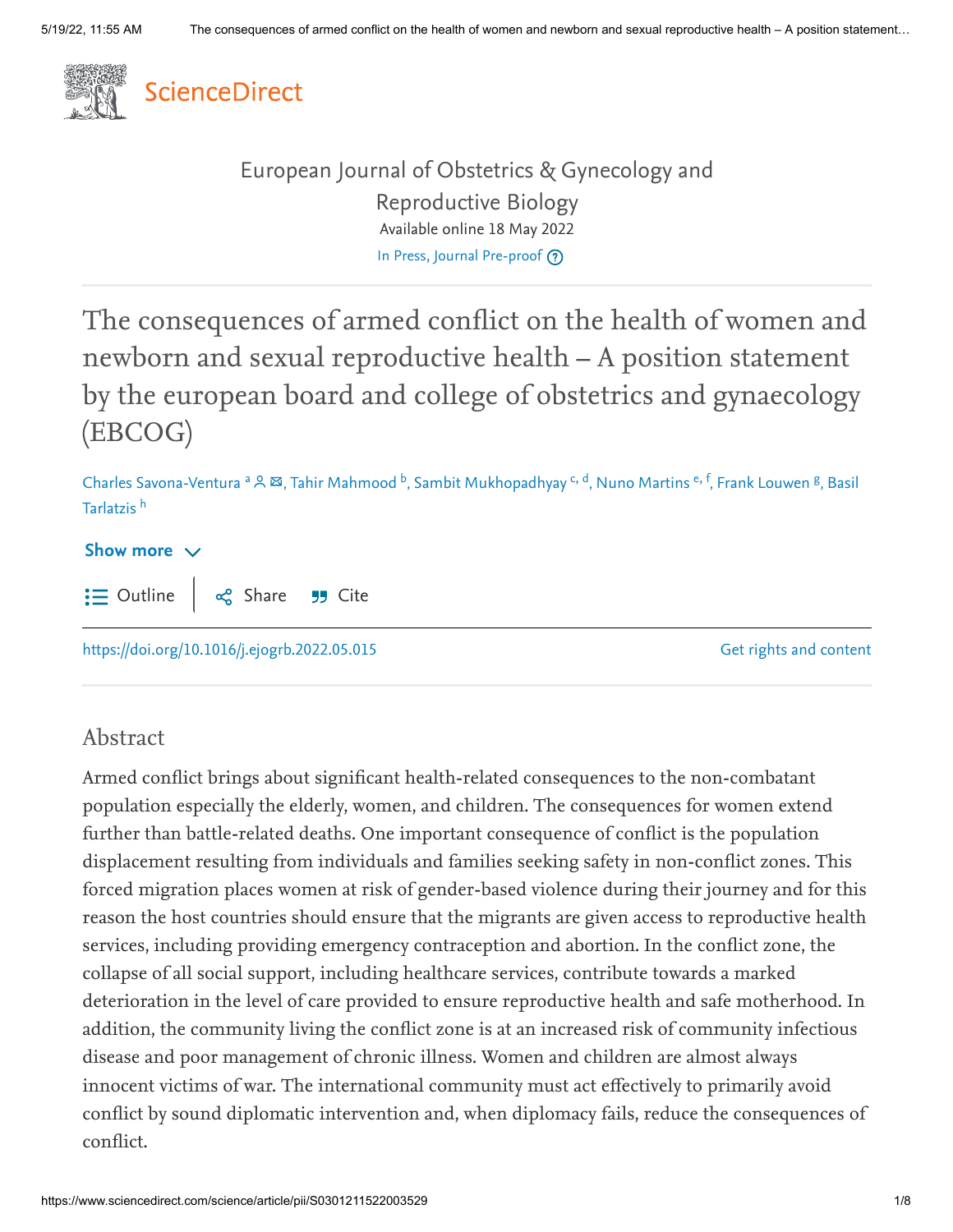Keywords

Armed Conflicts; Gender-Based Violence; Reproductive Health; Contraception; Postcoital; Transients and Migrants; Reproductive Health Services; Delivery of Health Care; Social Support; Professional associations; EBCOG

#### Introduction

The world has been shocked recently with the news that, in the Russia-Ukrainian conflict, the healthcare services including maternity and paediatric services have been accidentally or purposefully targeted and destroyed causing not only the tragic loss of life of mothers, children and healthcare personnel, but also destruction of essential healthcare services. Tragically such incidences have also been reported in other recent armed conflicts in Asia, Middle East, and Africa. As a representative body of Obstetricians and Gynaecologists of 37 member countries within Europe, we wish to express our concerns about the illegality of such crimes against humanity.

## Battle-related non-combatant deaths

The 1949 Geneva Convention was augmented in 1977 with an additional protocol relating to the protection of the civilian population from indiscriminate attacks that 'are of a nature to strike military objectives and civilians or civilian objects without distinction' and therefore 'may be expected to cause incidental loss of civilian life, injury to civilians, damage to civilian objects, or a combination thereof, which would be excessive in relation to the concrete and direct military advantage anticipated' [1]. Battle-related deaths are an obvious consequence of war. Unfortunately, battle-related deaths often involve not only combatants but also civilians including the women and children, including the pregnant and reproductive female population.

<span id="page-1-2"></span><span id="page-1-1"></span><span id="page-1-0"></span>The Uppsala Conflict Data Program (UCDP) has been compiling conflict-related data for events involving at least twenty-five battle-related deaths annually in a specific country. Unfortunately, the UCDP data identifies combatants from non-combatants, but does not separate these by gender or age [2]. In addition, data on violence against non-combatant civilians are likely to be under-reported. It is therefore difficult to obtain reliable statistics of the number of reproductive female non-combatant deaths related to conflict events. The intentional murder of innocent noncombatants, sexual violence against women and young girls perpetuated simply to erode the moral of the defendants is the most heinous of crimes. In September 2021, the European Parliament strongly condemned the use of sexual and gender-based violence as a weapon of war [3]. While appreciating the difficulty of monitoring conflict mortality statistics, international watchdog organizations should closely monitor the reported non-combatant statistics and delve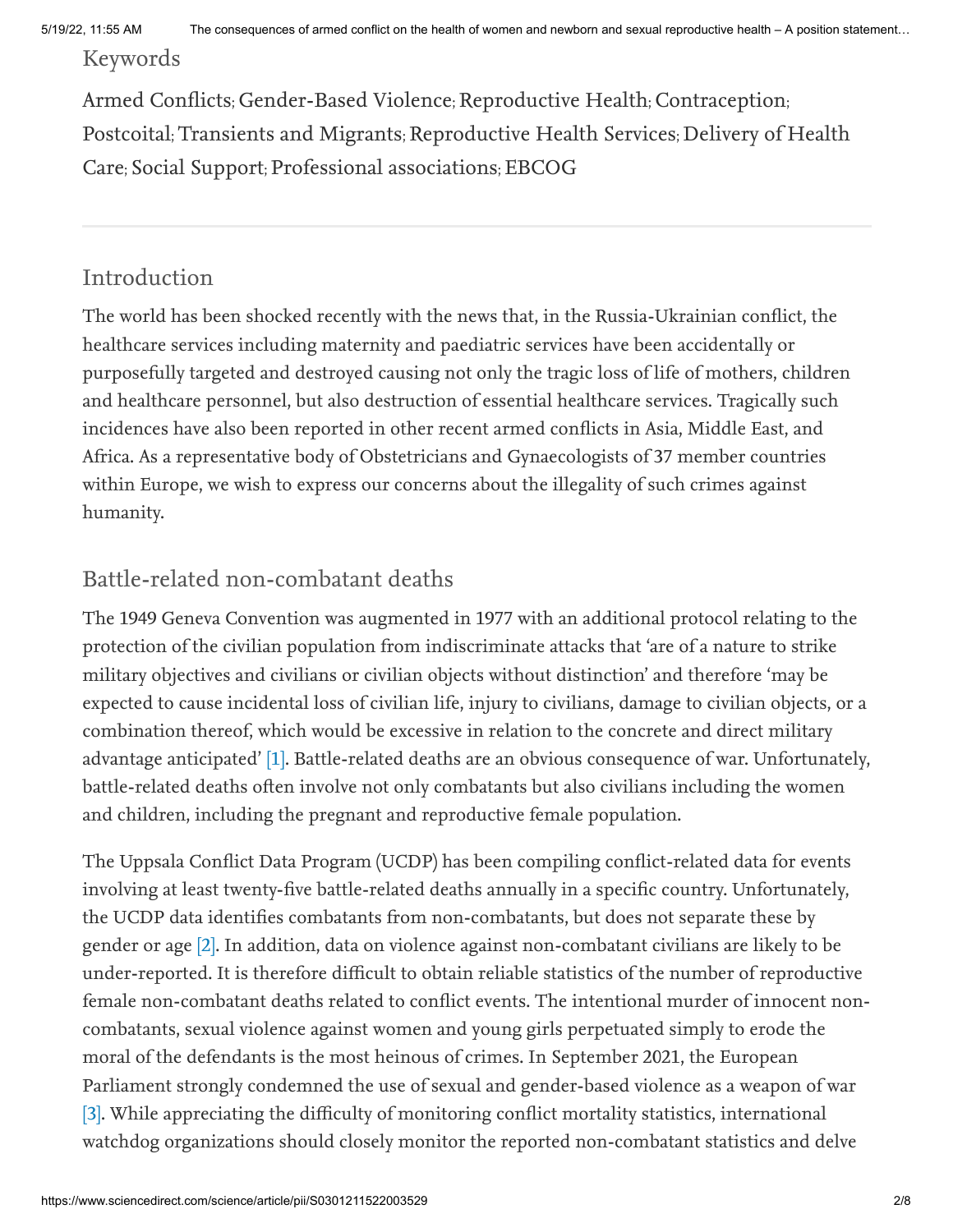5/19/22, 11:55 AM The consequences of armed conflict on the health of women and newborn and sexual reproductive health – A position statement…

further into the demographics as this relates to age and gender. Such information is essential evidence to support allegations of war crime claims.

## Forced displacement of the non-combatant population

<span id="page-2-0"></span>A more significant immediate consequence of conflict is the reproductive population displacement resulting from individuals and families seeking safety in non-conflict zones, generally neighbouring countries but sometimes even further afield. The UN High Commissioner for Refugees (UNHCR) in 2016 reported that 6.9 million people were newly displaced by conflict or persecution within the borders of their own countries while a further 3.4 million sought refuge beyond the borders of their country-of-origin. These new refugees further augmented the worldwide forcibly displaced refugee population to 65.6 million. Based on the available data, 49% of refugees in 2016 were women [4]. Many refugee women and girls are at risk of gender-based violence in their country of origin, during their journey, or upon arrival at their destination. The Council of Europe recommends that due consideration should be given to the gender-responsive needs to prevent and form of discrimination, violence, exploitation, and abuse [5]. EBCOG has previously published a position statement expressing its concern about the provision of healthcare to migrant women and those with irregular status [6]. The European Parliament resolution further call on the host and transit countries to ensure that the migrants including rape survivors are given access to sexual and reproductive health and rights services. This particularly applies to providing emergency contraception, post-exposure prophylaxis and abortion care [3].

### <span id="page-2-2"></span><span id="page-2-1"></span>Loss of support services in conflict zones

Another direct consequence of conflict is the loss or reduction in reproductive healthcare services provided to civilians because of purpose or accidental destruction of healthcare facilities during the conflict. The reduction of healthcare facilities may be the result of direct establishment destruction, loss of professional healthcare personnel resulting from direct non-combatant deaths, forced migration, or being recruited in the fighting forces to support the combatants; and difficulties in acquiring continuing necessary healthcare supplies. These restrictions contribute towards a marked deterioration in the healthcare service provision especially as this relates to reproductive health and safe motherhood [7].

<span id="page-2-6"></span><span id="page-2-5"></span><span id="page-2-4"></span><span id="page-2-3"></span>The adverse social conditions in the conflict zone would also increase the risk of community infectious disease and, in the light of potential increased gender-based violence and economicinduced promiscuity, an increase in sexually-transmitted disease [7], [8]. There is often also a reduction in the healthcare service support for managing chronic illness such as diabetes mellitus [9], [10]. The restriction in healthcare services would therefore also contribute to an increase in the morbidity-mortality of the population including the pregnant population, while increasing the long-term consequent risk of sexually transmitted disease. The forced migrant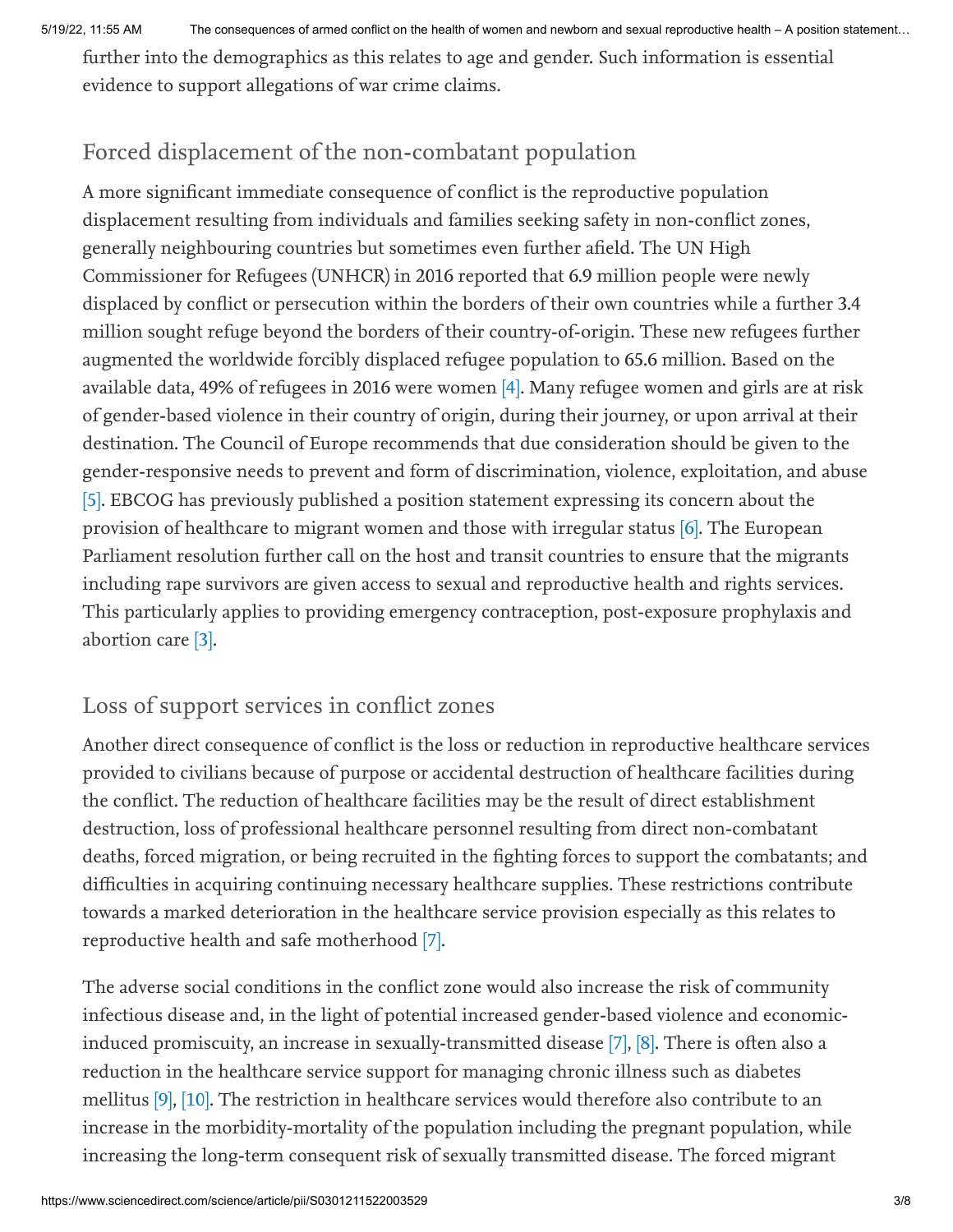<span id="page-3-0"></span>refugees may also suffer from indirect healthcare service provision in their host country simply because they are not familiar or easily included in the healthcare service system of the host country [11]. This may translate into a higher rate of adverse reproductive outcomes in the refugee migrants compared to the general population. Every host country should develop targeted social and medical support systems to facilitate the access process to healthcare services for these individuals [12].

#### <span id="page-3-1"></span>Long-term consequences of battle conflict

<span id="page-3-3"></span><span id="page-3-2"></span>The social upheaval generated by conflict, especially when prolonged, will have significant direct and indirect consequences on the reproductive health of the community that will influence the wellbeing of the community not only during the conflict but also in subsequent years. Immediate consequences arise because of the breakdown of all supply facilities including food resources. The nutritional restriction will in the long term contribute towards malnutrition that may affect overall reproductive function by suppressing ovulatory cycles and copulatory behaviors in adults [13]. This may be further compounded by the stress of living under war conditions. Several studies have suggested that women who were prisoners of war or who were living in areas exposed to bombardment had increased risk of menstrual abnormalities [14]. The chronic stress may also result in adverse obstetric outcomes increasing especially the likelihood of preterm birth and preeclampsia [15]. Long term consequences of the nutritional restriction are the effects on the developing fetus. The effects of intrauterine malnutrition have been repeatedly shown to contribute towards metabolic programming of the developing fetus predisposing the individual to later susceptibility to adult-onset metabolic abnormalities [16]. The overall reduced population fertility rate caused by the metabolic-driven subfertility and compounded by the forced migration of women will also have long term consequences retarding population growth and recovery. This would have effects on the potential for eventual economic recovery of the country [17].

#### <span id="page-3-6"></span><span id="page-3-5"></span><span id="page-3-4"></span>Conclusion

Women and children are almost always innocent victims of war. Conflict places girls and women at increased risk of gender-based violence either in the combat zone or during the process of seeking safe haven. In addition, their reproductive health may be compromised by the social upheaval they are forced to deal with not only resulting in a potentially decreased reproductive function but also, if pregnant, increasing their risks of an adverse obstetric outcome. All these stresses have a cumulative effect on the overall perinatal mental health of women especially postnatal depression. EBCOG has previously advised the healthcare planners to develop focused strategies to meet this unmet need [18]. Conflict related situations as we are witnessing now, calls for an urgent action by the WHO.

<span id="page-3-7"></span>The international community cannot and should not stand still and watch for the events to evolve. We all must act effectively to reduce the consequences of conflict. In general, war must be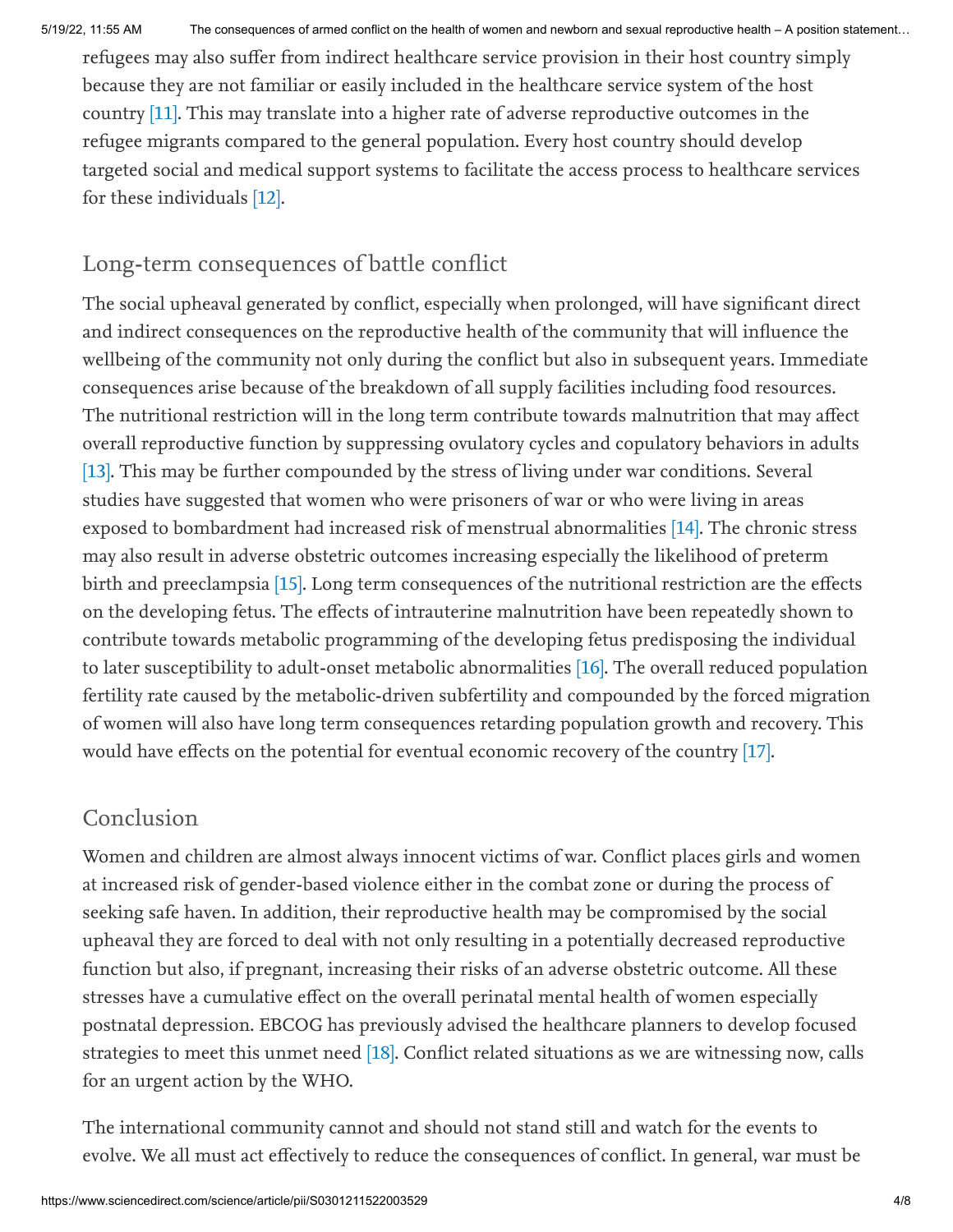avoided by effective diplomatic negotiation. Unfortunately, history has shown that serious diplomatic negotiations are only really undertaken after the conflict has started and the circle of suffering has started. The Russian-Ukraine conflict has shown a near unprecedented response in attempts to alleviate the hardship and suffering resulting from the forced migration of innocent victims seeking safe haven. The international community has responded dramatically to provide much needed supplies to the refugees.

The United Nations should consider setting up an emergency reserve fund to which the developed countries are obliged to donate annually a set proportion of their gross domestic product [GDP] to enable quick access to relief funds in times of crisis. Throughout the conflict, independent assessors including forensic professionals should collate the on-the-ground data to effectively be able to charge and prosecute perpetrators for war crime charges involving the murder of innocent victims or the intentional destruction of healthcare service facilities. The United Nations must enforce a global policy for the protection of healthcare facilities, such as hospitals and pharmaceutical manufacturing sites with clearly displayed large signs of Red Cross.

Professional organizations must themselves be on the forefront to condemn the aggressors and promote initiatives whereby members or member institutions are encouraged to proceed to regions in need to provide ancillary medical and social services to support the migrant refugees. EBCOG with its parent organisation UEMS (Union of Medical Specialists) has supported Ukrainian medical colleagues by making a financial contribution. Along with its member countries EBCOG will provide help to rehabilitate medical workforce from the areas of conflict to find temporary employments in the host countries. Rebuilding the health services following cessation of the armed conflict is a mammoth task. EBCOG with its partners notably FIGO and UNFPA should form a strategic alliance to work together to provide support to the ministry of health and the local national medical society in rebuilding the services once the armed conflict is over.

#### Recommended articles

#### References

- [\[1\]](#page-1-0) International Committee of the Red Cross (ICRC). Article 51: Protection of the civilian population. Protocol Additional to the Geneva Conventions of 12 August 1949, and relating to the Protection of Victims of International Armed Conflicts (Protocol I), 8 June 1977. Geneva: ICRC; 1977. Available at https://ihl-databases.icrc.org/ihl/WebART/470- 750065 (accessed 3 April 2022). [Google Scholar](https://scholar.google.com/scholar?q=International%20Committee%20of%20the%20Red%20Cross%20.%20Article%2051:%20Protection%20of%20the%20civilian%20population.%20Protocol%20Additional%20to%20the%20Geneva%20Conventions%20of%2012%20August%201949,%20and%20relating%20to%20the%20Protection%20of%20Victims%20of%20International%20Armed%20Conflicts%20,%208%20June%201977.%20Geneva:%20ICRC;%201977.%20Available%20at%20https:ihl-databases.icrc.orgihlWebART470-750065%20.)
- [\[2\]](#page-1-1) T. Pettersson, S. Davies, A. Deniz, G. Engström, N. Hawach, S. Högbladh, et al. Organized violence 1989–2020, with a special emphasis on Syria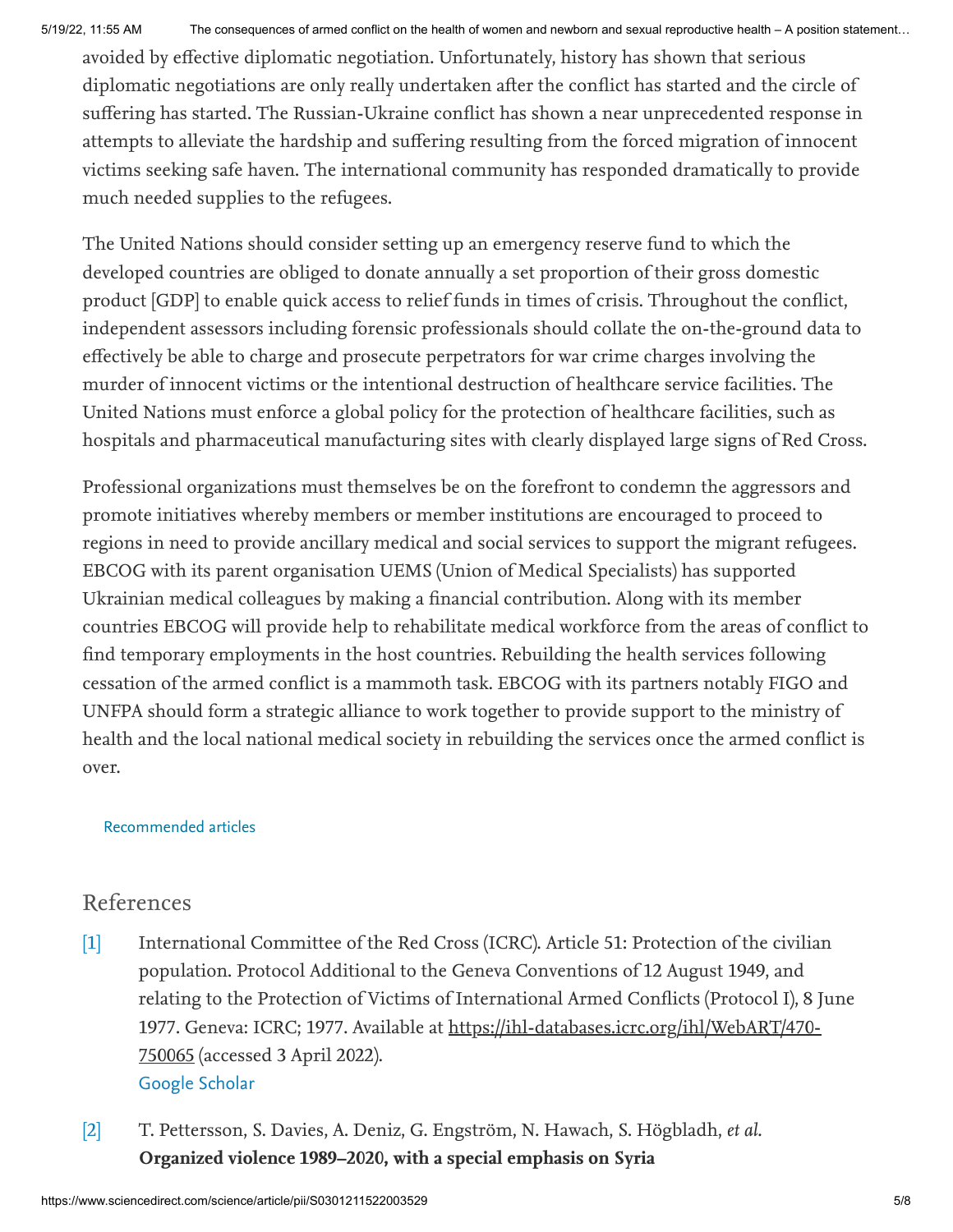5/19/22, 11:55 AM The consequences of armed conflict on the health of women and newborn and sexual reproductive health – A position statement…

Journal of Peace Research, 58 (4) (2021), pp. 809-825 [CrossRef](https://doi.org/10.1177/00223433211026126) [View Record in Scopus](https://www.scopus.com/inward/record.url?eid=2-s2.0-85109249471&partnerID=10&rel=R3.0.0) [Google Scholar](https://scholar.google.com/scholar?q=Organized%20violence%2019892020,%20with%20a%20special%20emphasis%20on%20Syria)

- [\[3\]](#page-1-2) European Parliament. European Parliament resolution of 5 May 2022 on the impact of the war against Ukraine on women (2022/2633(RSP)). Brussels: European Parliament, 2022. Available at https://www.ec-ec.org/wp-content/uploads/2022/05/B-9-2022-0219\_EN-1.pdf (accessed 9 May 2022). [Google Scholar](https://scholar.google.com/scholar?q=European%20Parliament.%20European%20Parliament%20resolution%20of%205%20May%202022%20on%20the%20impact%20of%20the%20war%20against%20Ukraine%20on%20women%20.%20Brussels:%20European%20Parliament,%202022.%20Available%20at%20https:www.ec-ec.orgwp-contentuploads202205B-9-2022-0219_EN-1.pdf%20.)
- [\[4\]](#page-2-0) United Nations High Commissioner for Refugees (UNHCR). Global trends – Forced displacement in 2016. Geneva: UNHCR; 2017. Available at https://www.unhcr.org/5943e8a34.pdf (accessed 3 April 2022). [Google Scholar](https://scholar.google.com/scholar?q=United%20Nations%20High%20Commissioner%20for%20Refugees%20.%20Global%20trends%20%20Forced%20displacement%20in%202016.%20Geneva:%20UNHCR;%202017.%20Available%20at%20https:www.unhcr.org5943e8a34.pdf%20.)
- [\[5\]](#page-2-1) Council of Europe. Convention on preventing and combating violence against women and domestic violence (Istanbul Convention) – Protecting migrant women, refugee women and women asylum seekers from gender-based violence. Strasbourg: Council of Europe; 2019. Available at https://rm.coe.int/migrant-women-and-istanbul-convention/1680925865 (accessed 3 April 2022). [Google Scholar](https://scholar.google.com/scholar?q=Council%20of%20Europe.%20Convention%20on%20preventing%20and%20combating%20violence%20against%20women%20and%20domestic%20violence%20%20%20Protecting%20migrant%20women,%20refugee%20women%20and%20women%20asylum%20seekers%20from%20gender-based%20violence.%20Strasbourg:%20Council%20of%20Europe;%202019.%20Available%20at%20https:rm.coe.intmigrant-women-and-istanbul-convention1680925865%20.)
- [\[6\]](#page-2-2) Smith AC, LeVay M, Mahmood T, Mercer C. Migrant women's health issues: addressing barriers to access to health care for migrant women with irregular status. Entre Nous – European magazine for sexual and reproductive health 2016;85:18-21. [Google Scholar](https://scholar.google.com/scholar?q=Smith%20AC,%20LeVay%20M,%20Mahmood%20T,%20Mercer%20C.%20Migrant%20womens%20health%20issues:%20addressing%20barriers%20to%20access%20to%20health%20care%20for%20migrant%20women%20with%20irregular%20status.%20Entre%20Nous%20%20European%20magazine%20for%20sexual%20and%20reproductive%20health%202016;85:18-21.)
- [\[7\]](#page-2-3) T. McGinn

Reproductive Health of War-Affected Populations: What Do We Know? International Family Planning Perspectives, 26 (4) (2000), pp. 174-180 [CrossRef](https://doi.org/10.2307/2648255) [View Record in Scopus](https://www.scopus.com/inward/record.url?eid=2-s2.0-0009842058&partnerID=10&rel=R3.0.0) [Google Scholar](https://scholar.google.com/scholar?q=Reproductive%20Health%20of%20War-Affected%20Populations:%20What%20Do%20We%20Know)

- [\[8\]](#page-2-4) I. Isaac, M. Malaeb, A. Bou khalil, U. Musharrafieh, A.R. Bizri Infectious Diseases in Times of Conflict and War: The Loyal Companions J Infect Dis Epidemiol, 6 (6) (2020) [Google Scholar](https://scholar.google.com/scholar_lookup?title=Infectious%20Diseases%20in%20Times%20of%20Conflict%20and%20War%3A%20The%20Loyal%20Companions&publication_year=2020&author=I.%20Isaac&author=M.%20Malaeb&author=A.%20Bou%20khalil&author=U.%20Musharrafieh&author=A.R.%20Bizri)
- [\[9\]](#page-2-5) Y. Khan, N. Albache, I. Almasri, R.A. Gabbay The Management of Diabetes in Conflict Settings: Focus on the Syrian Crisis Diabetes Spectr, 32 (3) (2019), pp. 264-269 [CrossRef](https://doi.org/10.2337/ds18-0070) [View Record in Scopus](https://www.scopus.com/inward/record.url?eid=2-s2.0-85071378106&partnerID=10&rel=R3.0.0) [Google Scholar](https://scholar.google.com/scholar_lookup?title=The%20Management%20of%20Diabetes%20in%20Conflict%20Settings%3A%20Focus%20on%20the%20Syrian%20Crisis&publication_year=2019&author=Y.%20Khan&author=N.%20Albache&author=I.%20Almasri&author=R.A.%20Gabbay)
- [\[10\]](#page-2-6) A. Debarre Hard to Reach: Providing Healthcare in Armed Conflict https://reliefweb.int/sites/reliefweb.int/files/resources/1812\_Hard-to-Reach.pdf 2018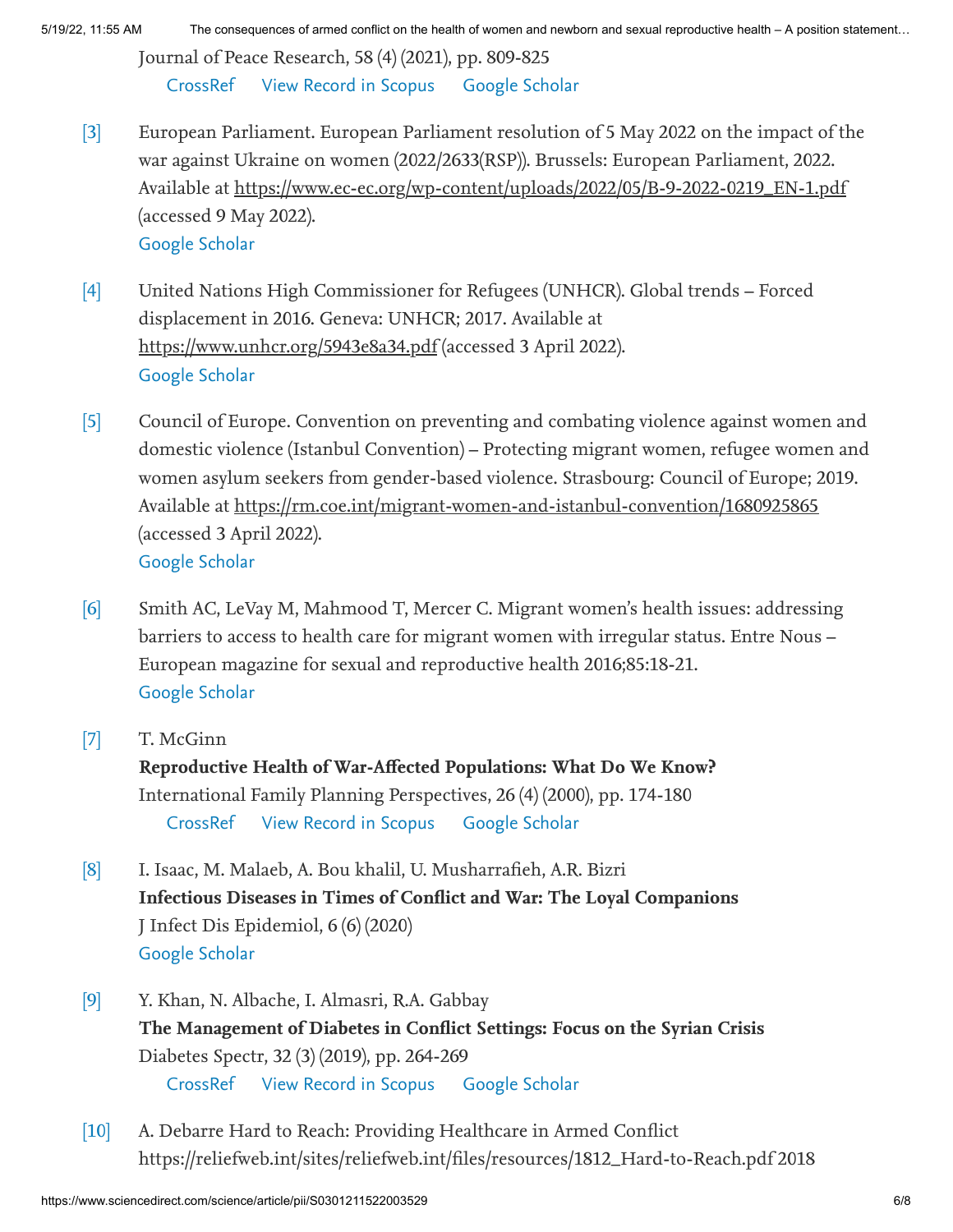International Peace Institute New York Available at (accessed 3 April 2022) [Google Scholar](https://scholar.google.com/scholar?q=A.%20Debarre%20Hard%20to%20Reach:%20Providing%20Healthcare%20in%20Armed%20Conflict%20https:reliefweb.intsitesreliefweb.intfilesresources1812_Hard-to-Reach.pdf%202018%20International%20Peace%20Institute%20New%20York%20Available%20at)

- [\[11\]](#page-3-0) M.C. Balaam, M. Cooper, D. Korfker, C. Savona-Ventura Asylum seekers and refugees - A cross European perspective G. Thomson, V. Schmied (Eds.), Psychosocial Resilience and Risk in the Perinatal Period - Implications and guidance for professionals, Routledge, England (2017), pp. 28-43 [View Record in Scopus](https://www.scopus.com/inward/record.url?eid=2-s2.0-85069294045&partnerID=10&rel=R3.0.0) [Google Scholar](https://scholar.google.com/scholar_lookup?title=Asylum%20seekers%20and%20refugees%20-%20A%20cross%20European%20perspective&publication_year=2017&author=M.C.%20Balaam&author=M.%20Cooper&author=D.%20Korfker&author=C.%20Savona-Ventura)
- [\[12\]](#page-3-1) Council of Europe. The Protection of Migrant Rights in Europe - CommDH(2013)9. Strasbourg: Commissioner of Human Rights - Council of Europe; 2013. Available at https://rm.coe.int/16806da9ce (accessed 3 April 2022). [Google Scholar](https://scholar.google.com/scholar?q=Council%20of%20Europe.%20The%20Protection%20of%20Migrant%20Rights%20in%20Europe%20-%20CommDH9.%20Strasbourg:%20Commissioner%20of%20Human%20Rights%20-%20Council%20of%20Europe;%202013.%20Available%20at%20https:rm.coe.int16806da9ce%20.)
- [\[13\]](#page-3-2) G.N. Wade, J.E. Jones Neuroendocrinology of nutritional infertility Am J Physiol Regul Integr Comp Physiol, 287 (2004), pp. R1277-R1296, [10.1152/ajpregu.00475.2004](https://doi.org/10.1152/ajpregu.00475.2004) [View Record in Scopus](https://www.scopus.com/inward/record.url?eid=2-s2.0-8844234906&partnerID=10&rel=R3.0.0) [Google Scholar](https://scholar.google.com/scholar_lookup?title=Neuroendocrinology%20of%20nutritional%20infertility&publication_year=2004&author=G.N.%20Wade&author=J.E.%20Jones)
- [\[14\]](#page-3-3) A.A. Abu-Musa, L. Kobeissi, A.B. Hannoun, M.C. Inhorn Effect of war on fertility: a review of the literature Reproductive BioMedicine Online, 17 (Suppl 1) (2008), pp. 43-53 [Article](https://www.sciencedirect.com/science/article/pii/S1472648310601897) **D** [Download PDF](https://www.sciencedirect.com/science/article/pii/S1472648310601897/pdf?md5=a474ab2468d7d262f1fedf9ab2e5eb70&pid=1-s2.0-S1472648310601897-main.pdf) [View Record in Scopus](https://www.scopus.com/inward/record.url?eid=2-s2.0-48249086129&partnerID=10&rel=R3.0.0) [Google Scholar](https://scholar.google.com/scholar_lookup?title=Effect%20of%20war%20on%20fertility%3A%20a%20review%20of%20the%20literature&publication_year=2008&author=A.A.%20Abu-Musa&author=L.%20Kobeissi&author=A.B.%20Hannoun&author=M.C.%20Inhorn)
- [\[15\]](#page-3-4) C.S. Traylor, J.D. Johnson, M.C. Kimmel, T.A. Manuck Effects of psychological stress on adverse pregnancy outcomes and nonpharmacologic approaches for reduction: an expert review AJOG Maternal Fetal Medicine, 2 (4) (2020), Article 100229, [10.1016/j.ajogmf.2020.100229](https://doi.org/10.1016/j.ajogmf.2020.100229) [Article](https://www.sciencedirect.com/science/article/pii/S258993332030197X) 图 [Download PDF](https://www.sciencedirect.com/science/article/pii/S258993332030197X/pdfft?md5=76a8aae2106763e4f892951e7321e701&pid=1-s2.0-S258993332030197X-main.pdf) [View Record in Scopus](https://www.scopus.com/inward/record.url?eid=2-s2.0-85099633589&partnerID=10&rel=R3.0.0) [Google Scholar](https://scholar.google.com/scholar_lookup?title=Effects%20of%20psychological%20stress%20on%20adverse%20pregnancy%20outcomes%20and%20nonpharmacologic%20approaches%20for%20reduction%3A%20an%20expert%20review&publication_year=2020&author=C.S.%20Traylor&author=J.D.%20Johnson&author=M.C.%20Kimmel&author=T.A.%20Manuck)
- [\[16\]](#page-3-5) C. Savona-Ventura, S. Savona-Ventura The inheritance of obesity Best Practice & Research Clinical Obstetrics & Gynaecology, 29 (3) (2015), pp. 300-308 [Article](https://www.sciencedirect.com/science/article/pii/S152169341400203X) **D** [Download PDF](https://www.sciencedirect.com/science/article/pii/S152169341400203X/pdfft?md5=0bbf5844c95ee5ab4f7ce71db1d49bfd&pid=1-s2.0-S152169341400203X-main.pdf) [View Record in Scopus](https://www.scopus.com/inward/record.url?eid=2-s2.0-84933508514&partnerID=10&rel=R3.0.0) [Google Scholar](https://scholar.google.com/scholar_lookup?title=The%20inheritance%20of%20obesity&publication_year=2015&author=C.%20Savona-Ventura&author=S.%20Savona-Ventura)
- [\[17\]](#page-3-6) Q.H. Ashraf, D.N. Weil, J. Wilde The Effect of Fertility Reduction on Economic Growth Popul Dev Rev., 39 (1) (2013), pp. 97-130 [CrossRef](https://doi.org/10.1111/j.1728-4457.2013.00575.x) [View Record in Scopus](https://www.scopus.com/inward/record.url?eid=2-s2.0-84875542684&partnerID=10&rel=R3.0.0) [Google Scholar](https://scholar.google.com/scholar_lookup?title=The%20Effect%20of%20Fertility%20Reduction%20on%20Economic%20Growth&publication_year=2013&author=Q.H.%20Ashraf&author=D.N.%20Weil&author=J.%20Wilde)
- [\[18\]](#page-3-7) Mahmood T, Mercer C, Tschudon S, et al. Perinatal mental heath: bridging the gaps in policy and practice. Entre Nous – European magazine for sexual and reproductive health